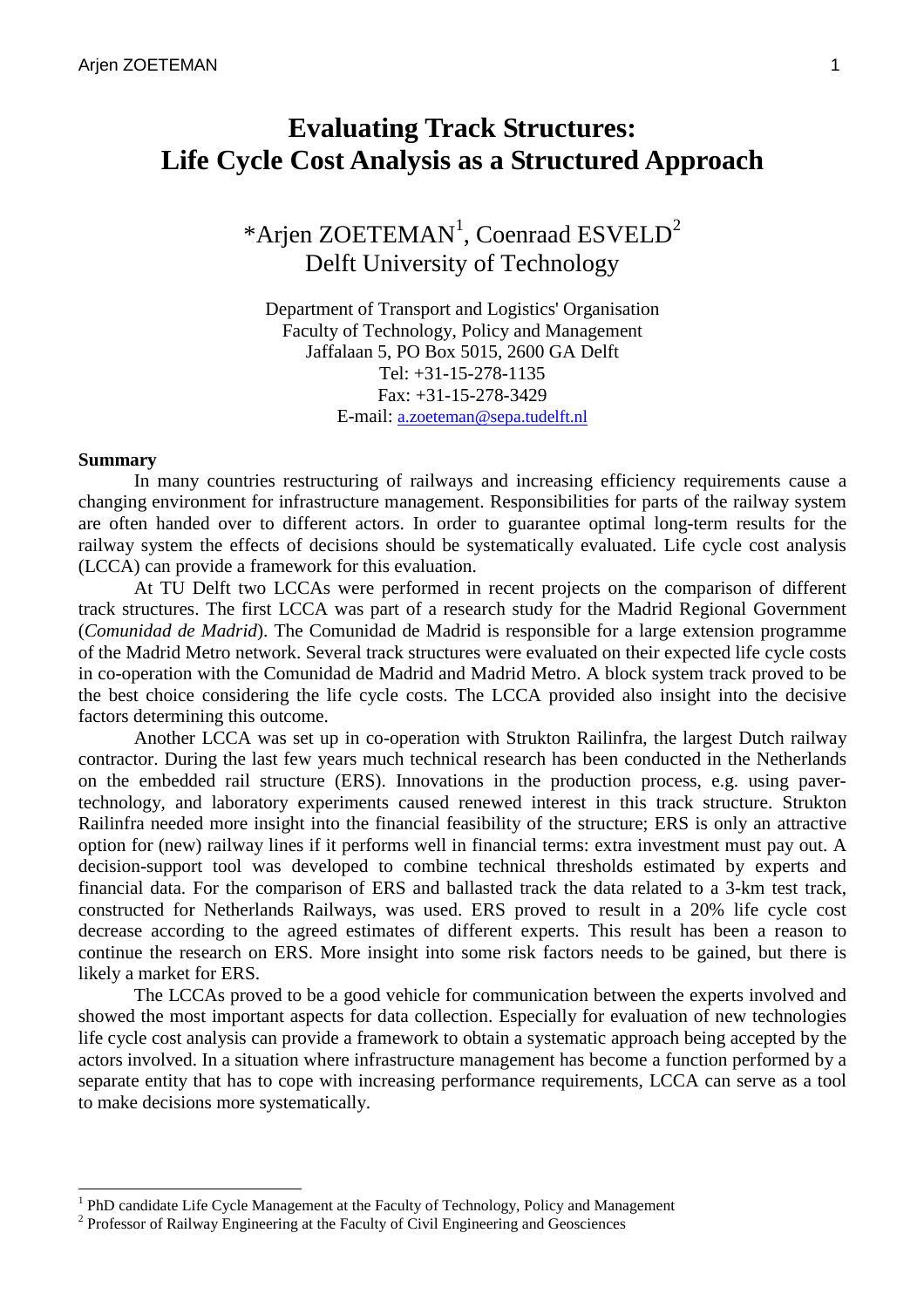#### **Key words**

Track structures, life cycle cost, infrastructure management, maintenance, innovation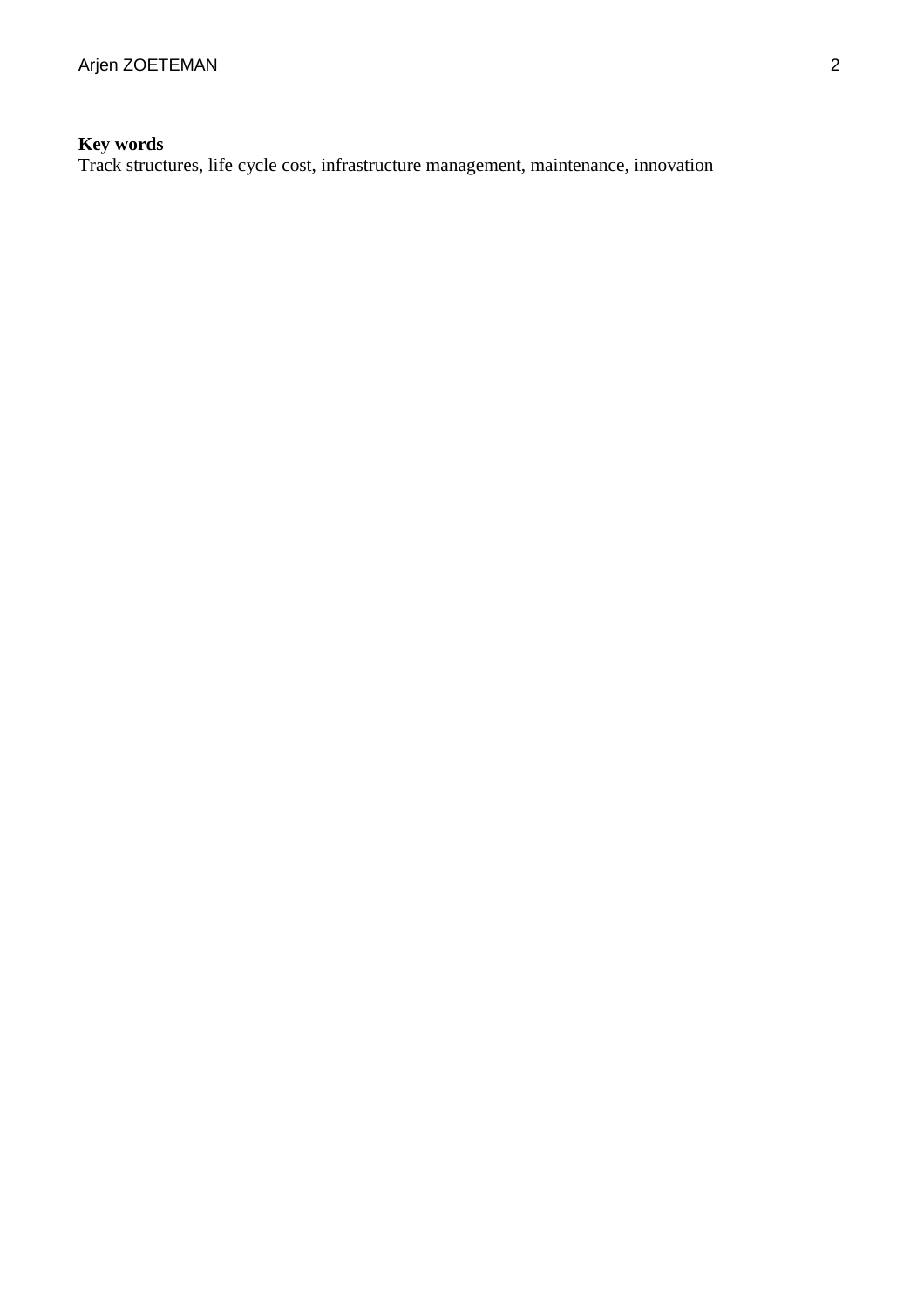#### **1. Introduction**

Policy makers increasingly consider railways to be an important part of the overall transportation system. In the European Union this change is illustrated well by the official EU transportation policy: railways are considered promising as an alternative for congested, polluting road traffic. However, in order to realise that objective, the performance has to be improved on aspects such as availability, reliability, cost-effectiveness, safety and comfort. In many countries, such as the Netherlands, policy makers have chosen to separate the railway operations from the infrastructure management. This 'vertical separation' should facilitate competition in the rail transport market and should distinguish responsibilities more clearly [EU 1991; Vincent et al 1996].

In the Netherlands the Dutch government has established three so-called task organisations: an infrastructure manager *(NS Railinfrabeheer)*, a capacity manager *(Railned)*, and an organisation for traffic control *(NS Verkeersleiding)*. The outplacement of these organisations out of the organisation of Netherlands Railways (NS) is scheduled for the year 2000. For the management of the High Speed Line South, which is to be taken into service in 2005, yet another arrangement has been made: a private sector based Infrastructure Provider (IP) will be selected to construct and manage the railway system for a period of 25 years. The IP will receive a quarterly fee for the realised system availability – a penalty system will be applied for availability performance [HSL South ITC 1999].

The environment created by changing railway policy has an impact on the actual position of infrastructure management. The infrastructure manager, responsible for design, construction, maintenance, renewal and upgrading of the infrastructure, has a clearly defined role and is confronted by increasing performance requirements of the other 'actors'. Budgets are reduced, as availability has to be increased without endangering the traffic safety. A systematic approach is needed for communication with the capacity manager and central government and for guaranteeing defined levels of performance. This approach is lacking in an organisation where maintenance and renewal has long been planned and executed according to personal experience and skills (not to say that this is automatically a faulty way of working) [Swier 1997].

In order to establish a continuously high performance level of the infrastructure it is important to systematically consider the long-term effects of decisions: for instance, expected costs for different levels of performance (availability, etc.) must be made explicit for making agreements with the central government. This causes maintenance to become an important factor for considering investment, maintenance and renewal cost balanced**…**

In this paper *life cycle cost analysis* is put forward as a framework on which decision making should be based in order to realise the above-mentioned (paragraph 2). Life cycle cost analysis (LCCA) is a technique to systematically identify and value life cycle costs (LCC). The life cycle costs are made up by costs of construction, maintenance, renewal (*cost of ownership*) and costs related to track availability and reliability (*cost of operation*). Also cost effects on other assets, e.g. substructure, noise protection measures and tunnel diameter should be considered. Although expectations on maintenance are often hard to make due to uncertainty, especially for new technologies, there are several ways to deal with this uncertainty in the analysis.

As a way to illustrate the use of LCCA two cases are presented, both related to the choice of a track structure. The choice for a track structure is a very important one in the design process, since a change of track structure is hardly possible during the service period of a railway line. It is an important factor in infrastructure costs and availability. The first LCCA was performed for evaluating track structures for use in the Madrid Metro extension programme (paragraph 3). In the second case the financial feasibility of the Embedded Rail Structure, developed by NS, was investigated being compared with standard ballasted track (paragraph 4). Conclusions are drafted in paragraph 5.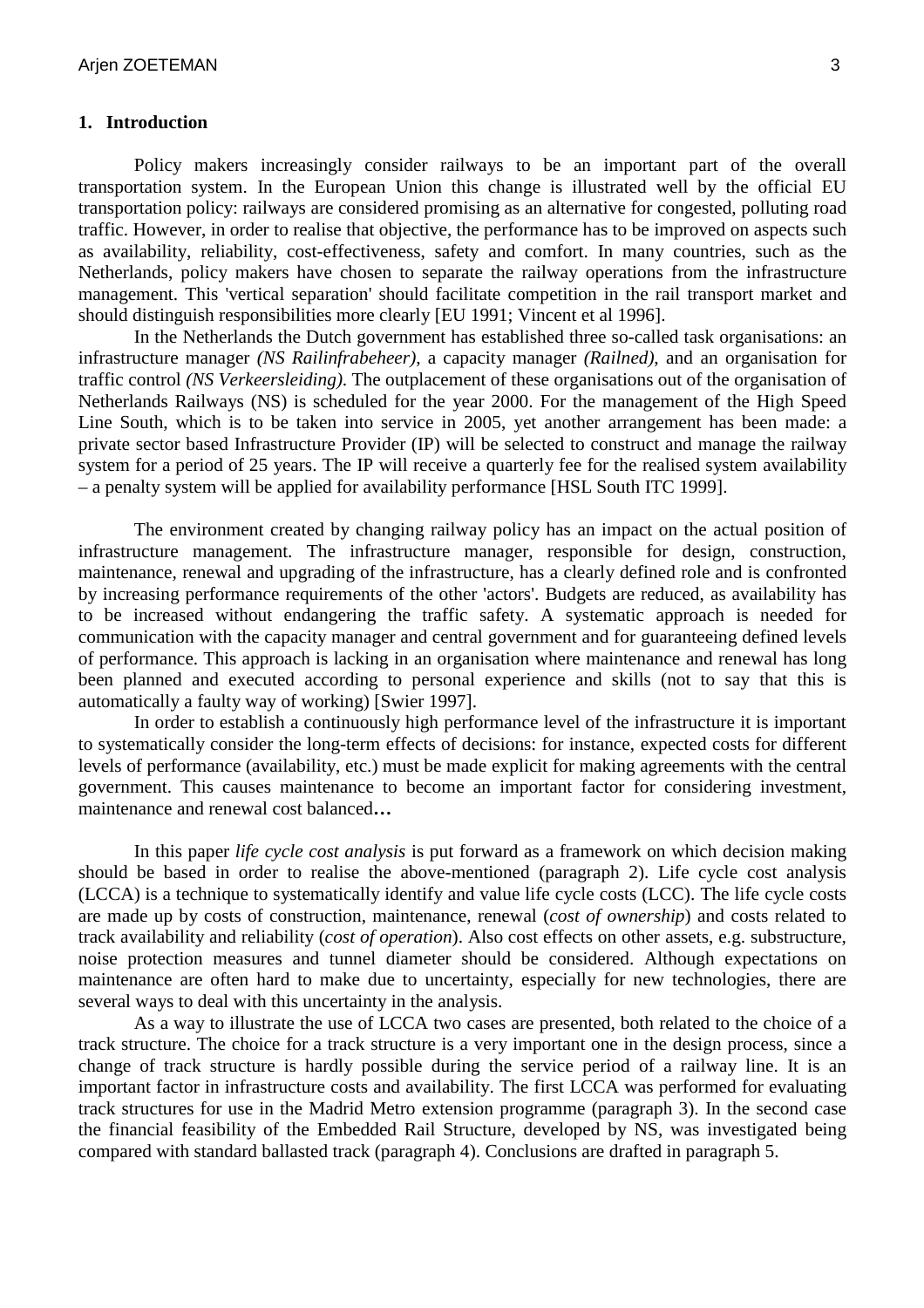#### **2. Life cycle economic analysis for rail infrastructure**

Rail infrastructure, like other production goods, requires huge investments (fixed costs) and the components have rather long life spans. Flexibility in changing the system after train services have started is limited and for this reason the 'running costs' of a system design should be considered early: modifications in the design are relatively easy and inexpensive. Incorporating the running costs in decision-making processes has been the objective of life cycle costing [Flanagan et al 1989].

A life cycle cost (and benefit) analysis is a first step in the process of identifying, evaluating and managing life cycle costs. In a regular LCCA study a time horizon is set together with the decision maker; for instance for the HSL South project, potential contractors are interested in a period of 35 years: 5 years of construction, 25 years of maintenance, and a usability guarantee of 5 years. The costs to be investigated are selected according to a cost-breakdown structure (CBS). To use the HSL South again as an example: the penalty regime for a low availability (due to speed restrictions and malfunctioning) requires for the contractors the inclusion of availability performance for comparing track structures. After this has been set, the availability of data must be considered. In many cases data has to be gathered from different actors for a successful analysis e.g. from the construction department, the maintenance department, technology suppliers and the capacity manager (prognosis on traffic growth and tonnage development). This is one of the reasons for the importance of a feasible data collection plan i.e. selecting decisive factors for the life cycle costs and experts to consult, because new technology 'expert opinions' and field or laboratory tests are the only way to estimate the quality decline. The (computer-based) calculation model largely depends on the data available. The consequential uncertainty can be compensated to some degree by performing sensitivity analysis: tonnage growth and thresholds can be varied in order to study whether this influences the choice and to identify important cost factors. This can be input for a more extensive risk analysis.

The time value of money is in LCCAs an important parameter. Future costs caused by maintenance are valued at a lower rate than current costs: a discounting process makes the cash flow, occurring in different years, comparable with the construction costs (present value). The construction costs have to be financed longer (there is no revenue during construction) and are more important to the decision maker.

#### **3. CASE 1: Decision-support for track structure selection for the Madrid Metro**

Since 1994 an extension of the Madrid Metro network is being realised: 35 kilometres of double track (in tunnel) are constructed. In 1998 both at the responsible Regional Government (*Comunidad de Madrid*) and at the Metro Company (*Metro de Madrid*) questions arose on the track structure to be used. Ballasted and block system track have both a long history in Madrid. Block systems, such as Stedef and Edilon systems<sup>3</sup>, have been in use since the 1970s. For the new extensions the Edilon system was considered (figure 1).

Advantages of the Edilon system are the fixation of track geometry, the absence of components that require a lot of maintenance e.g. ballast, and the controlled elastic support and quality of the blocks [Esveld et al 1998]. Another advantage is that the blocks can easily be transported and replaced manually (in opposite to sleepers). However, requirements on the construction process are high: the quality of the corkelast compound and concrete blocks must be guaranteed and the fixation of the rail must be done accurately. Investment in the Edilon system is less than 15% more; the blocks are produced near Madrid and the production is relatively inexpensive.

 $3$  The Edilon system is constructed top-down: first the rails and the blocks are positioned and then the blocks are cast in concrete. A Corkelast compound, mixture of cork and polyurethane, is used to provide a controlled amount of elasticity. In Madrid prefab Corkelast is used in the blocks.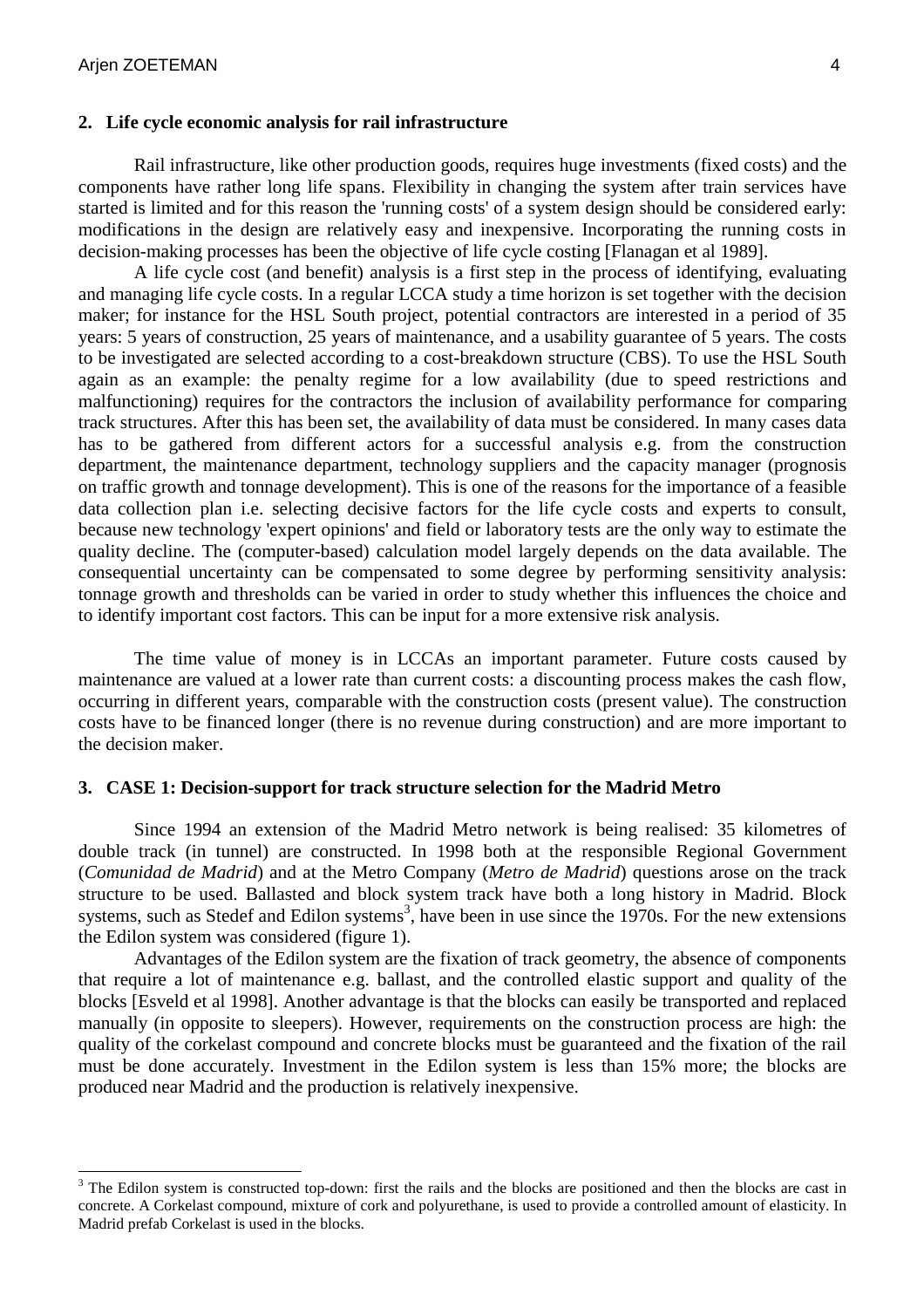

**Figure 1 Block track in construction and in use (***Metro de Madrid***)**

The approach to include maintenance needed much attention. Madrid Metro could not supply regular replacement/renewal thresholds; repair and small-scale replacement at night-time are common practice. The maintenance organisation proved to be rather labour-intensive. This largely determined the model design: data was available from the Annual Reports of the Maintenance Department over the last couple of years. A financial model, which used average (mostly annual) quantities of repair and replacement, productivity figures, labour and material costs, was developed [Zoeteman 1998a]. Although these reports were rather detailed, not all factors influencing maintenance, such as design standards and components used (e.g. fasteners), could be distinguished. More troublesome was the fact that the replacement of blocks was not assigned to the different block systems. For this reason upper estimates were made for the replacement of Edilon blocks together with the maintenance staff. For a selected new line expected maintenance was estimated with the help of maintenance staff. The expected total present values of the block system and the ballasted track were calculated over 50 years with a discount factor of 5%. The expected effect of using the Edilon block system was *at least* a reduction of 10% of the LCC (excluding inflation) in all the investigated scenarios; the sensitivity analysis was needed due to the uncertainty in the data.

It was clear that the collection of reliable maintenance data caused problems, e.g. the use of average figures: the importance of systematic data storage is needed to improve the value of LCCA. However, since the analysis was done in close co-operation with the Comunidad and the Metro Company, the results were satisfying for the Comunidad and the study confirmed that a choice for block track was the best, as far as could be anticipated. A lot of investment in Madrid was also used for realising a straight tunnel floor by pouring in concrete: a possible integration of the track structure with the substructure could result in more savings.

An important finding is that the choice for the track structure strongly depends on the local situation, e.g. labour costs and construction costs. Furthermore, the conditions during construction and the quality of the subgrade (tunnel floor) are important parameters.

#### **4. CASE 2: Life cycle cost assessment of the Embedded Rail Structure**

In the Netherlands renewed interest has arisen on the Embedded Rail Structure (ERS), a track structure that was developed in the 1970s. In the 1970s a short test track was made using prefab slabs and it was in the 1980s that the structure was introduced in level crossings for heavy road traffic. A new, 'industrial' production method, using a paver has become sufficiently reliable and accurate (see figure 2). In the ERS also a corkelast or likewise compound is used for attaching the rail to the concrete supporting bed; the main advantage of ERS is providing continuous support in contrast to discrete systems, such as Rheda and Shinkansen slab track (figure 2).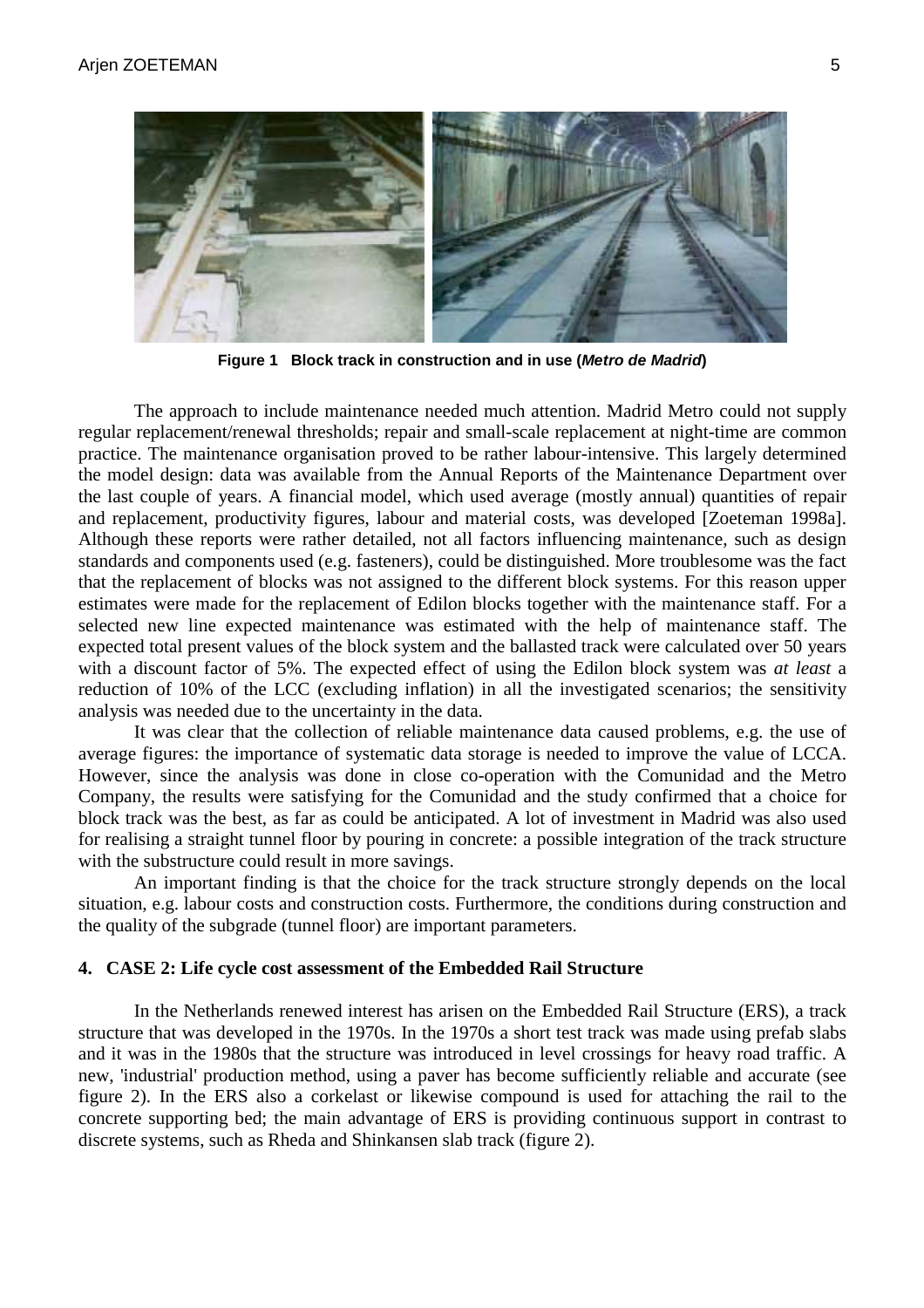#### Arjen ZOETEMAN 6

A better rail fatigue performance is expected based on laboratory tests and dynamic behaviour calculation models leading to an increased life span<sup>4</sup>. Moreover, the structure has the lowest height and weight, safety is considered less endangered by the occurrence of rail defects (due to the support provided to the rail) and noise can be reduced due to the elastic support. Possible risks of using ERS include settlements in the subgrade and faults in the construction process and material requiring corrections. Other research issues include the production circumstances, e.g. temperature range, the installation of trackside equipment, e.g. cables, and the maintainability (replacement rate of rails). Replacement of rails is well feasible, but takes more time. This can be a problem for the track availability on lines with high traffic intensities.



**Figure 2 Construction of Embedded Rail with paver** *(Test track near Best, the Netherlands; source: Strukton Railinfra)*

Although ERS is, for high-speed services, a non-proven technology, the great impetus about ERS research also reached Strukton Railinfra, the largest railway contractor in the Netherlands. Strukton needed more insight into the possible financial feasibility: ERS is rather expensive compared to ballasted track, although there are still optimisation possibilities [Esveld 1999]. The construction price is comparable to prices that are mentioned for Rheda track (900 to 1000 Euro). Although this price needs to drop further for large-scale application, an LCCA was performed at Strukton Railinfra in order to investigate whether the extra investment pays out already.

In order to investigate the life cycle costs for this new track structure, a prototype decisionsupport system was to be developed based on the concept of combining expected thresholds and cost data. The railway track was divided in a number of 'building blocks' such as rails, sleepers, ballast bed, etc. For every building block the most important indicators were selected for determining the quality and maintenance of the building block, e.g. rails *standard deviation of top / track tamping* and *rail wear or cumulative tonnage / rail replacement*. As load is one of the most determining factors for maintenance and renewal, quality decline is mostly dependent on cumulative tonnage and harmonisation policy (figures 3 and 4). Important cost data to be collected are the discount rate to be applied, unit costs of maintenance and renewal (day/night/weekend), length of maintenance slots, average distribution of maintenance work over days, nights and weekends, and productivity rates (hours/km).

 <sup>4</sup> With UIC60 at least 1100 to 1300 million tons is expected (for the HSL South). Estimate used by Strukton Railinfra.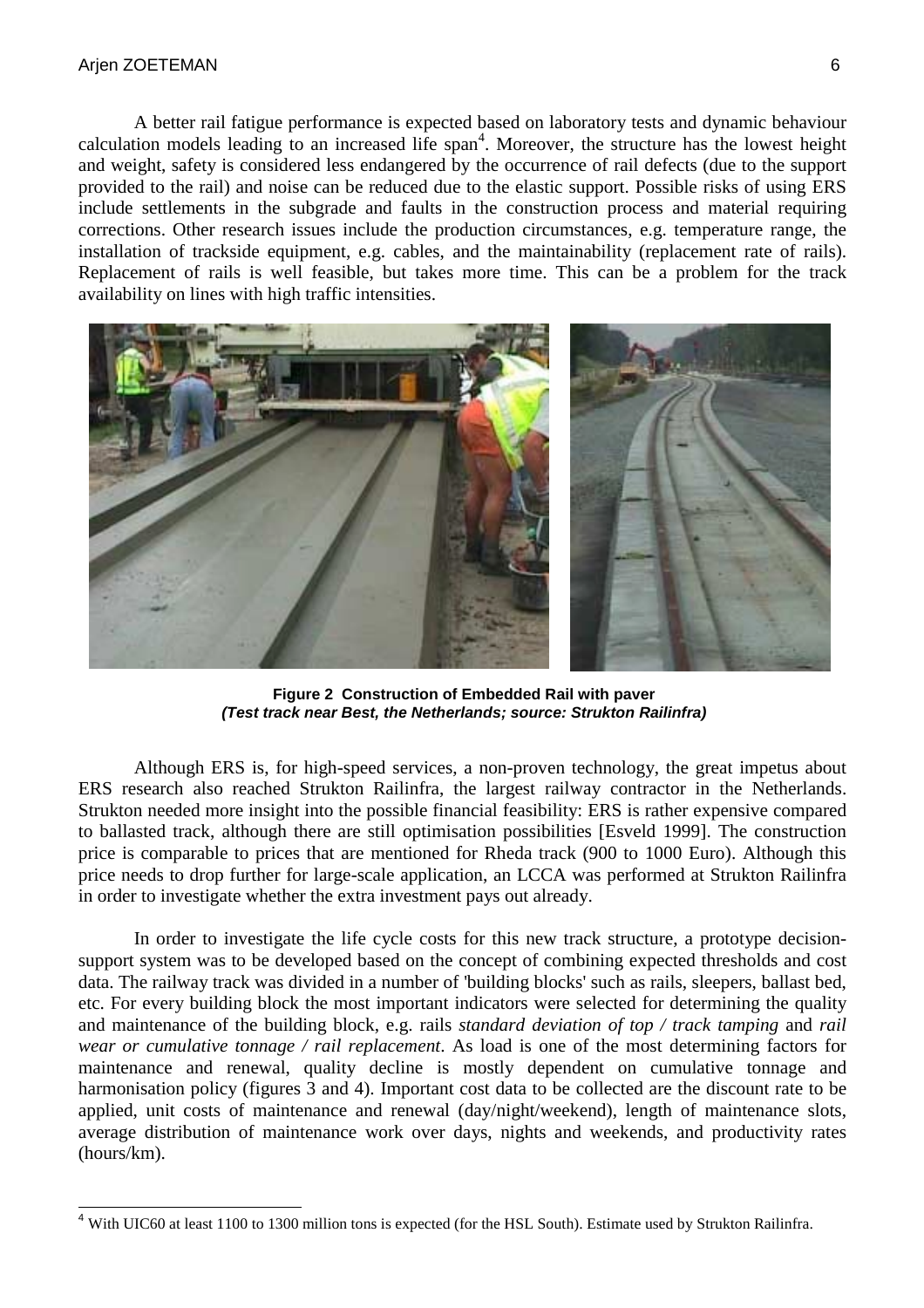

**Figure 3 Example change in quality (rail wear)**



The distribution over days, nights and weekends and the common length of a maintenance slot are both important for unit costs, productivity (starting-up and finishing result in fixed time required) and traffic disruption. A final feature of the prototype was to use thresholds depending on tonnage and to use a 'timetable' as input. Calculation of a notional tonnage, variable over the years, makes it possible to investigate the effects of different use/load scenarios: *what* is the effect on costs, *if* different traffic intensities occur. For a fair comparison also insight into the costs of traffic disruption are required; this proved, however, not to be feasible, since detailed traffic data were lacking and project time was short (figure 5).





The choice has been made to concentrate on the railway track works *only*, although ground works for preparation of the track laying also differ for ERS and ballasted track. The effects of



necessary *preparatory work* differ for different subgrades. Although construction costs of the railway track were about 40% higher than ballasted track, the total discounted life cycle costs were calculated to be 20% less than those of the ballasted track used in the Netherlands, which are about 2300 guilders per metre (figure 6). A rail renewal was not needed in the period considered and this means that only some annual maintenance is foreseen. Costs of inspection and

**Figure 6 Outcomes for a representative NS situation**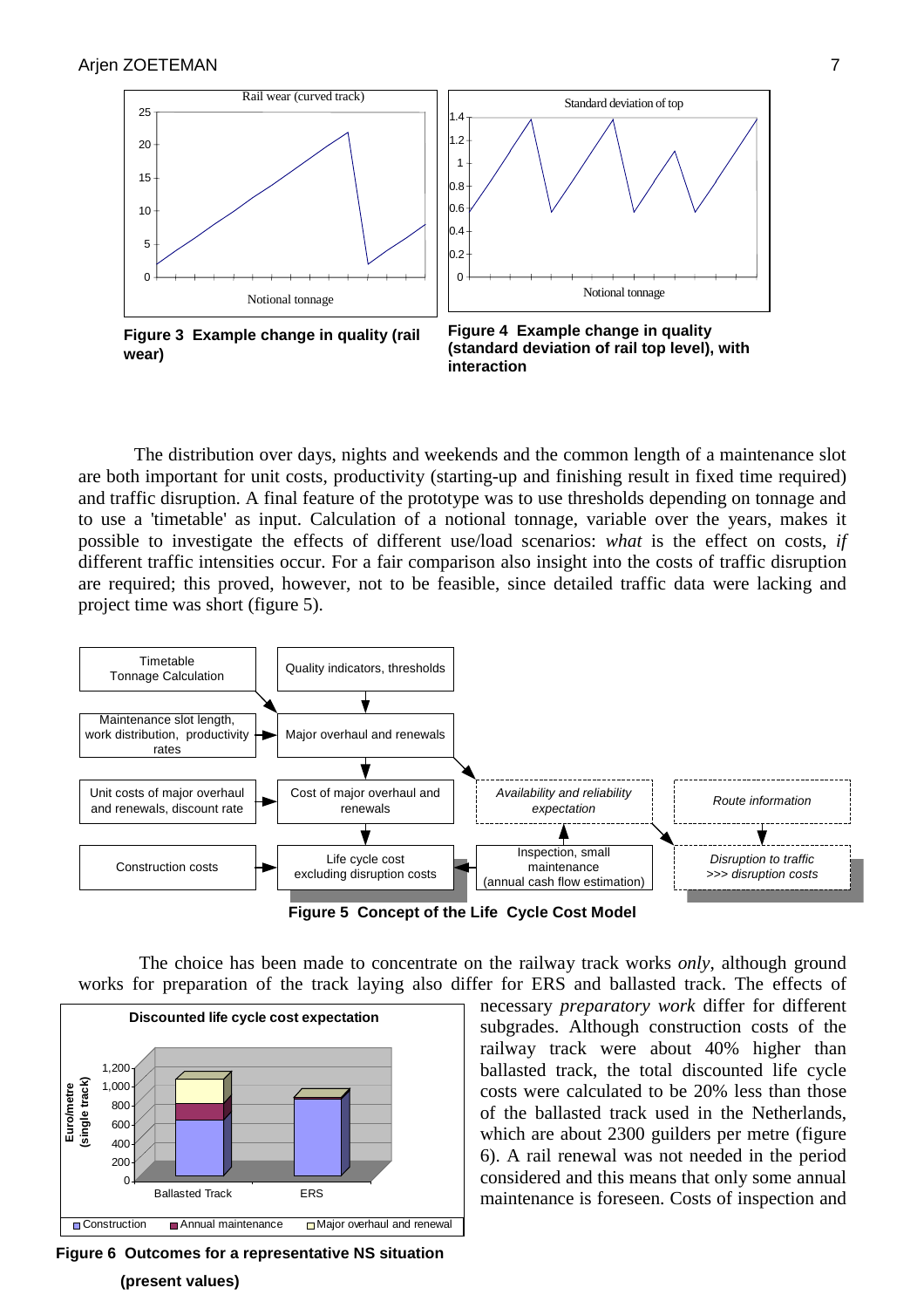rail grinding were not included in the comparison [Zoeteman 1998b].